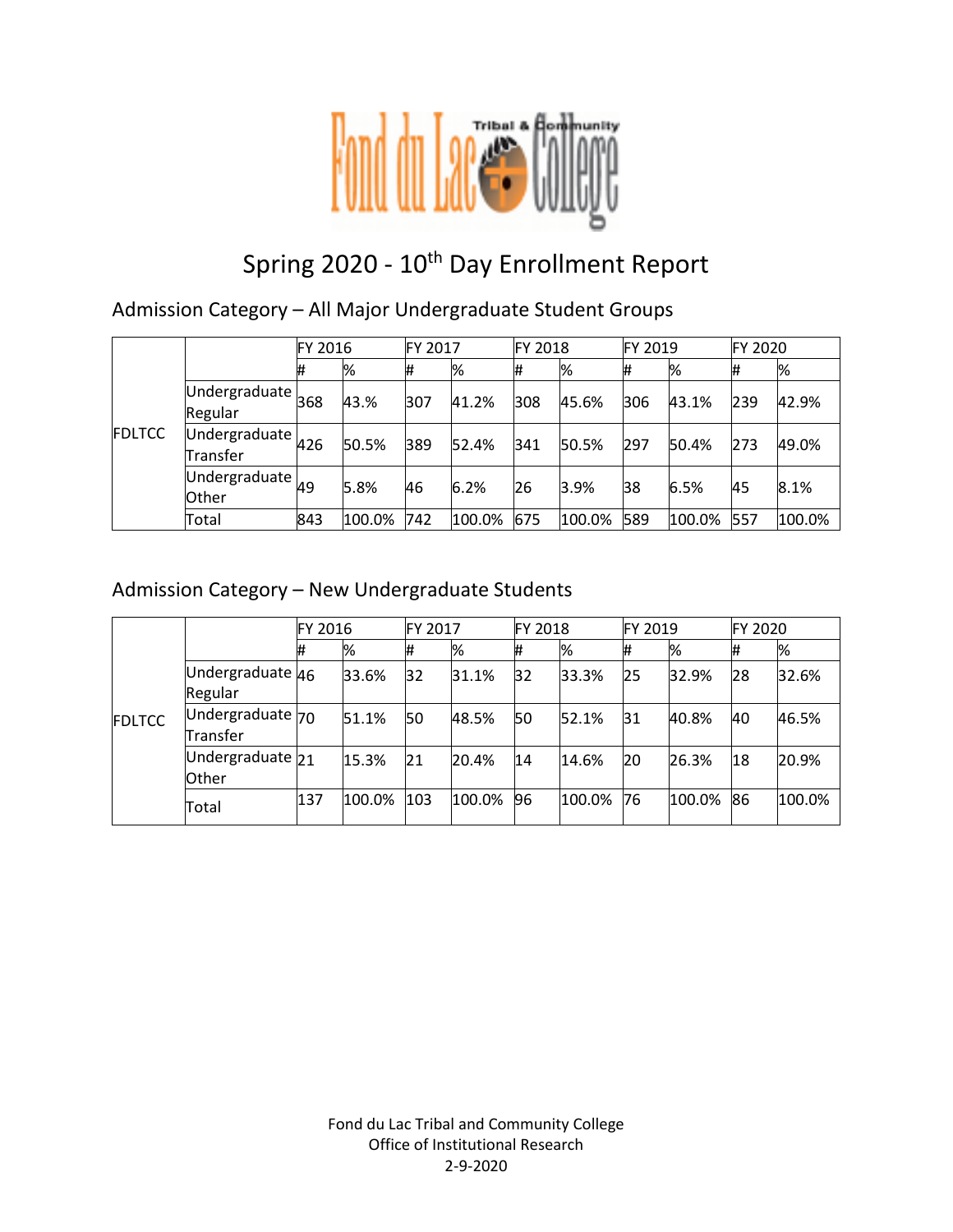|               |                               | FY 2016 |        | <b>FY 2017</b> |        | <b>FY 2018</b> |        | FY 2019 |        | FY 2020 |        |
|---------------|-------------------------------|---------|--------|----------------|--------|----------------|--------|---------|--------|---------|--------|
| <b>FDLTCC</b> |                               | 1#      | %      |                | %      |                | %      | #       | %      |         | %      |
|               | Undergraduate 322<br>Regular  |         | 45.7%  | 275            | 43.0%  | 276            | 47.8%  | 229     | 44.6%  | 211     | 44.8%  |
|               | Undergraduate 356<br>Transfer |         | 50.6%  | 339            | 53.1%  | 291            | 50.4%  | 266     | 51.9%  | 233     | 49.5%  |
|               | Undergraduate 26<br>Other     |         | 3.7%   | 25             | 3.9%   | 10             | 1.7%   | 18      | 3.5%   | 27      | 5.7%   |
|               | Total                         | 704     | 100.0% | 639            | 100.0% | 577            | 100.0% | 513     | 100.0% | 471     | 100.0% |

# Admission Category – Returning Undergraduate Students

# Race and Ethnicity – Undergraduate Students

|               |                                              | FY 2016                  |        | FY 2017        |        | FY 2018        |        | FY 2019 |        | FY 2020        |                          |
|---------------|----------------------------------------------|--------------------------|--------|----------------|--------|----------------|--------|---------|--------|----------------|--------------------------|
|               |                                              | #                        | %      | #              | %      | #              | %      | #       | %      | #              | %                        |
|               | American<br>Indian or<br>Alaskan Native      | 155                      | 18.4%  | 125            | 16.8%  | 124            | 18.4%  | 94      | 16.0%  | 104            | 18.7%                    |
|               | Nonresident<br>Alien                         | 1                        | 0.1%   | $\overline{a}$ |        |                |        |         |        |                | $\overline{\phantom{0}}$ |
|               | Asian                                        | 6                        | 0.7%   | 7              | 0.9%   | 7              | 1.0%   | 7       | 0.2%   | 6              | 1.1%                     |
| <b>FDLTCC</b> | <b>Native</b><br>Hawaiian or<br>Other People | $\overline{\phantom{0}}$ | -      | 1              | 0.1%   | 2              | 0.3%   | 1       | 0.2%   |                |                          |
|               | Black or African <sub>67</sub><br>American   |                          | 7.9%   | 54             | 7.3%   | 39             | 5.8%   | 45      | 7.6%   | 42             | 7.5%                     |
|               | Hispanic of<br>Any Race                      | 31                       | 3.7%   | 22             | 3.0%   | 17             | 2.5%   | 25      | 4.2%   | 16             | 2.9%                     |
|               | White                                        | 527                      | 62.5%  | 453            | 61.1%  | 409            | 60.6%  | 364     | 61.8%  | 325            | 58.3%                    |
|               | Two or More<br>Races                         | 51                       | 6.0%   | 76             | 10.2%  | 75             | 11.1%  | 51      | 8.7%   | 61             | 11.0%                    |
|               | Unknown Race 5<br>and Ethnicity              |                          | 0.6%   | 4              | 0.5%   | $\overline{2}$ | 0.3%   | 2       | 0.3%   | $\overline{2}$ | 0.4%                     |
|               | Total                                        | 843                      | 100.0% | 742            | 100.0% | 675            | 100.0% | 589     | 100.0% | 557            | 100.0%                   |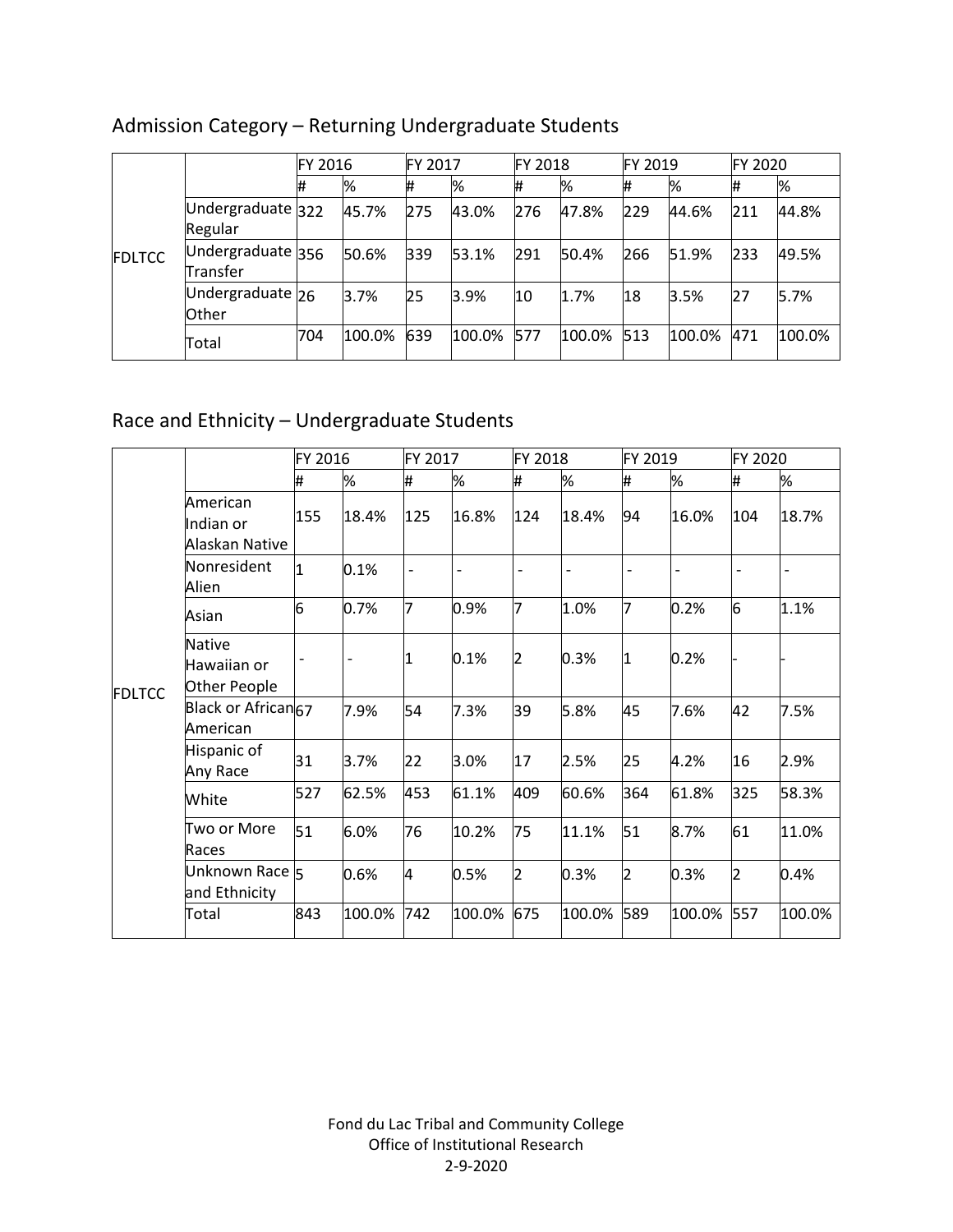|                       |         | FY 2016 |           | FY 2017 |           | <b>FY 2018</b> |           | FY 2019                   |           | FY 2020                                                                    |        |
|-----------------------|---------|---------|-----------|---------|-----------|----------------|-----------|---------------------------|-----------|----------------------------------------------------------------------------|--------|
| <b>FDLTCC</b>         |         | #       | %         | #       | %         | #              | %         | #                         | %         | #                                                                          | %      |
|                       | Yes     | 665     | 78.9%     | 584     | 78.7%     | 537            | 79.6%     | 446                       | 75.7%     | 442                                                                        | 79.4%  |
|                       | No      | 107     | 12.7%     | 100     | 13.5%     | 89             | 13.2%     | 83                        | 14.1%     | 72                                                                         | 12.9%  |
|                       | Unknown | 71      | 8.4%      | 58      | 7.8%      | 49             | 7.3%      | 60                        | 10.2%     | 43                                                                         | 7.7%   |
|                       | Total   | 843     | 100.0%742 |         | 100.0%675 |                | 100.0%589 |                           | 100.0%557 |                                                                            | 100.0% |
|                       | Yes     | 83,125  | 58.1%     | 78,453  | 57.0%     | 75,908         | 57.4%     | 72,297 56.9% 69,369       |           |                                                                            | 57.1%  |
| Minn. State<br>System | No      | 32,577  | 22.8%     | 31,714  | 23.0%     | 29,344         | 22.2%     | 27,705 21.8% 27,093       |           |                                                                            | 22.3%  |
|                       | Unknown | 32,577  | 22.8%     | 31,714  | 23.0%     | 29,344         |           | 22.2% 27,705 21.8% 25,057 |           |                                                                            | 20.6%  |
|                       | Total   |         |           |         |           |                |           |                           |           | 143,079 100.0% 137,666 100.0% 132,178 100.0% 126,955 100.0% 121,519 100.0% |        |

# Underrepresented Undergraduate Students

# Student Load – Full/Part Time, Undergraduate Students

|               |                  | <b>FY 2016</b> |            | FY 2017                                                                             |            | FY 2018 |            | FY 2019 |            | <b>FY 2020</b> |        |
|---------------|------------------|----------------|------------|-------------------------------------------------------------------------------------|------------|---------|------------|---------|------------|----------------|--------|
|               |                  | #              | %          | ₩                                                                                   | ℅          | #       | ℅          | #       | %          | #              | %      |
| <b>FDLTCC</b> | <b>Full Time</b> | 520            | 61.7%      | 417                                                                                 | 56.2%      | 367     | 54.4%      | 327     | 55.5%      | 335            | 60.1%  |
|               | <b>Part Time</b> | 323            | 38.3%      | 325                                                                                 | 43.8%      | 308     | 45.6%      | 262     | 44.5%      | 222            | 39.9%  |
|               | Total            | 843            | 100.0% 742 |                                                                                     | 100.0% 675 |         | 100.0% 589 |         | 100.0% 557 |                | 100.0% |
| Minn.         | <b>Full Time</b> | 75,299         | 52.6%      | 72,831                                                                              | 52.9%      | 70,477  | 53.3%      | 67,696  | 53.3%      | 64,505         | 53.1%  |
| State         | <b>Part Time</b> | 67,780         | 47.4%      | 64,835                                                                              | 47.1%      | 61,701  | 46.7%      | 59,259  | 46.7%      | 57,014         | 46.9%  |
| System        | Total            |                |            | 143,079  100.0%  137,666  100.0%  132,178  100.0%  126,955  100.0%  121,519  100.0% |            |         |            |         |            |                |        |